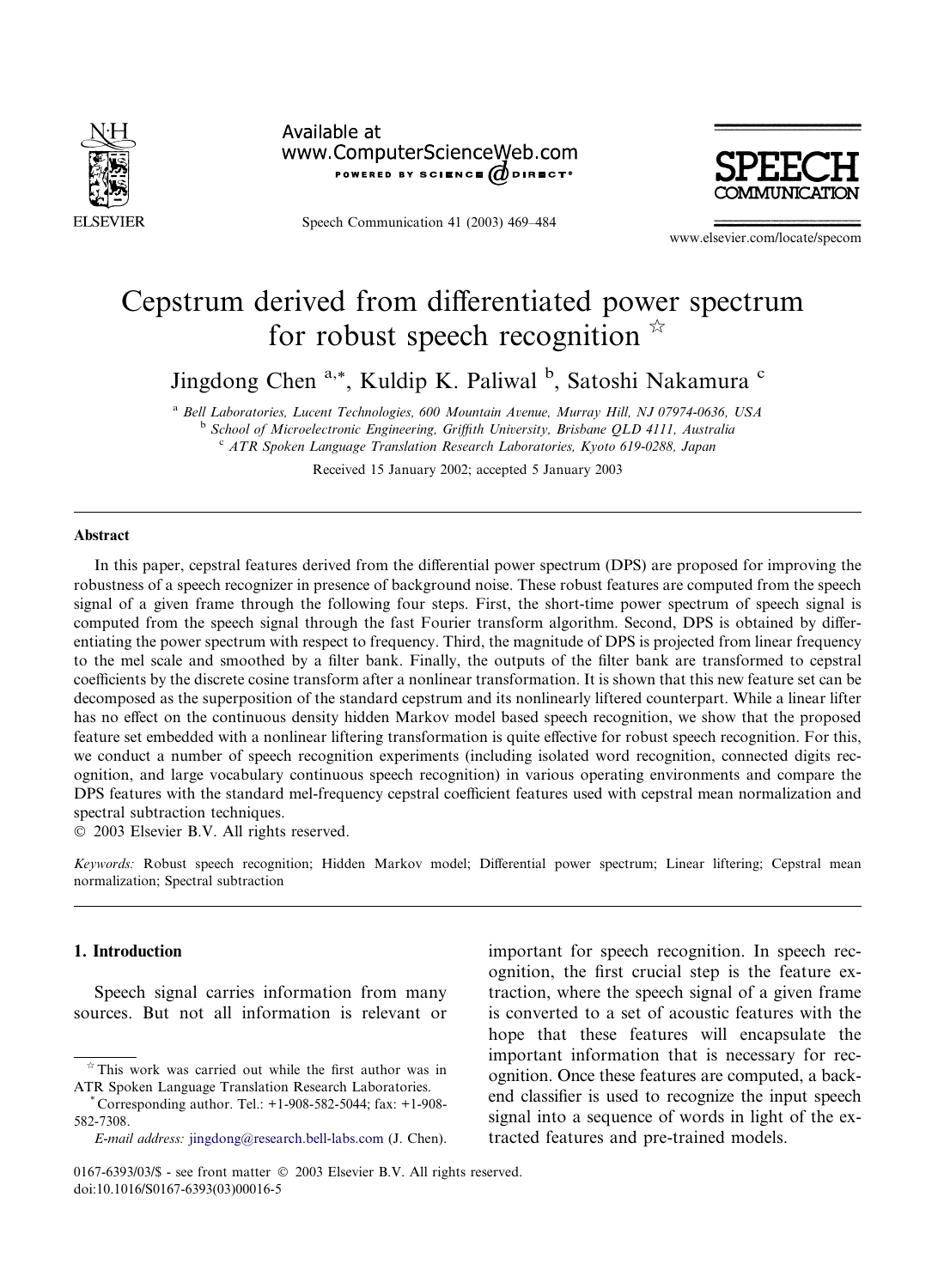Acoustic features may greatly affect the performance of a speech recognizer. Three criteria can be used to evaluate a feature set. These are: discriminability, robustness and complexity. The discriminability requires the selected feature set to have capability to discriminate among different acoustic units. Though this can be evaluated through separability, a more pertinent way is to assess through speech recognition in matched conditions. The robustness demands the feature set to be resilient to acoustical distortions such as additive noise and convolutive channel effect. This can be tested through recognition in degraded conditions. Since an ASR system is expected to perform real time recognition, a computationally efficient algorithm to extract the features is essential. This is often examined by computational complexity of the feature extraction process.

A great deal of work has been done for feature extraction (Davis and Mermelstein, 1980; Furui, 1986; Soong and Rosenberg, 1986; Picone, 1993; Hermansky, 1990; Bourlard and Dupont, 1996; Kim et al., 1999). Among those features that have been investigated and reported, the mel-frequency cepstral coefficients (MFCCs), developed by Davis and Mermelstein (1980), are used almost as ''standard'' acoustic parameters in currently available speech recognition systems. Much evidence shows that MFCCs have served as very successful front-ends for the hidden Markov model (HMM) based speech recognition in the past decade. Many speech recognition systems based on these front-ends have achieved a very high level of accuracy in clean speech environment.

Despite the de facto standardization of their use as front-ends, MFCCs are widely acknowledged not to cope well with noisy speech. In the literature, various approaches have been proposed to improve the tolerance of an ASR system with respect to noise, such as Wiener filtering (Vaseghi and Milner, 1997), Kalman filtering (Popescu and Zeljkovic, 1998), spectral subtraction (Boll, 1979; Nolazco Flores and Young, 1994), RASTA (Hermansky et al., 1991; Hirsch et al., 1991), lin-log RASTA (Hermansky and Morgan, 1994), cepstral mean removal (Geller et al., 1992), signal bias removal (Rahim and Juang, 1996), parallel model compensation (PMC) (Gales and Young, 1996), vector Taylor series approximation based model compensation (Moreno et al., 1996), Jacobian approach (Sagayama et al., 1997; Junqua et al., 2001), maximum likelihood linear regression (MLLR) (Woodland et al., 1996), and transfer vector interpolation (Ohkura et al., 1992), to name a few. These methods often take advantage of the prior knowledge of noise to mask, cancel or remove noise during front-end processing or adjust the system parameters to match the new noisy environment to improve recognition performance.

Although the aforementioned efforts were experimented in speech recognition with certain success, there remains a great need to investigate new technologies to improve the basic ASR in order to meet the high performance objectives set for practical speech recognition applications. To improve the performance of modern ASR systems, it is crucial to develop new features set since all the succeeding processing in ASR systems are highly dependent on the quality of the extracted features.

In this paper, we present a new set of cepstral coefficients derived from the differential power spectrum (DPS) for speech recognition. First, the short-time power spectrum of speech signal is estimated through FFT. The power spectrum estimate is then differentiated with respected to frequency. Finally, the magnitude of DPS is converted to some coefficients in the cepstral domain by passing it through a mel-frequency filter bank whose outputs are followed by a nonlinear transformation and DCT.

We show that the new cepstrum can be expressed as the superposition of the conventional cepstrum and its nonlinearly liftered counterpart. While a linear liftering transform has no effect on continuous density HMM-based speech recognition, experiments for various recognition tasks in different noise conditions indicate that the proposed feature set, which is embedded with a nonlinear lifter, is more tolerant to noise when compared to MFCCs. Experiment is also performed to compare the new feature with the widely used spectral subtraction technique.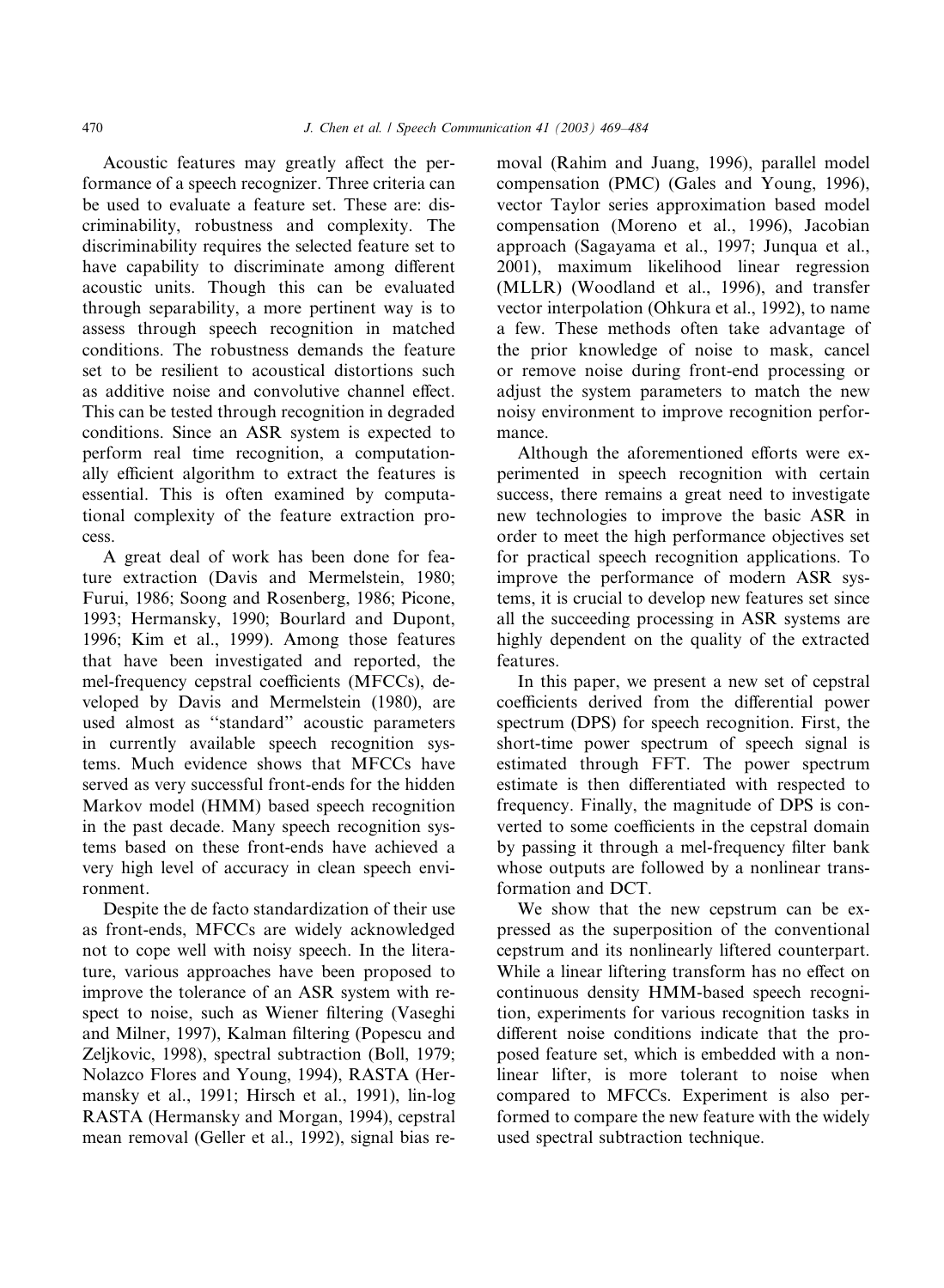# 2. Cepstrum derived from the differential power spectrum

# 2.1. Definition of the differential power spectrum

If denoted by  $s(t)$  the original clean speech signal, the received speech signal  $v(t)$  can be modeled as

$$
y(t) = s(t) * h(t) + n(t) = x(t) + v(t),
$$
\n(1)

where  $h(t)$  represents the impulse response of the transmission channel,  $*$  indicates the convolution operator,  $v(t)$  is the ambient noise, and  $x(t)$  the noise-free speech signal.

Speech signal is time-variant and nonstationary. It is usually analyzed on the frame-by-frame basis. If we assume that  $v(n) = x(n) + v(n)$   $(0 \le n \le N$ , where  $N$  is the frame length) represents a given frame of a speech signal that is pre-emphasized and hamming-windowed, its power spectrum can be formulated as

$$
Y(\omega) = \mathscr{F}[r_{y}(\tau)] = \sum_{\tau=-N+1}^{N-1} r_{y}(\tau) e^{-j\omega\tau}, \qquad (2)
$$

where  $\mathcal{F}[\cdot]$  indicates the Fourier transform,  $\omega$  denotes radian frequency, and  $r_v(\tau)$  is the short-time autocorrelation sequence which is given as

$$
r_{y}(\tau) = \begin{cases} \frac{1}{N} \sum_{k=0}^{N-\tau-1} y(k)y(k+\tau), & \text{for } \tau = 0, 1, \ldots, N-1, \\ r_{y}(-\tau), & \text{for } \tau = -N+1, -N+2, \ldots, -1. \end{cases}
$$
(3)

If we assume that the noise and speech signal are mutually uncorrelated, (2) can be recast as

$$
Y(\omega) = \mathscr{F}[r_{y}(\tau)] \approx \mathscr{F}[r_{x}(\tau)] + \mathscr{F}[r_{v}(\tau)]
$$
  
=  $X(\omega) + V(\omega)$ . (4)

In current speech recognition systems, the power spectrum is often represented into some cepstral coefficients through the following transformation:

$$
c(m) = \mathcal{F}^{-1}[\log Y(\omega)]
$$
  
= 
$$
\frac{1}{2\pi} \int_{-\pi}^{\pi} [\log Y(\omega)] e^{j\omega m} d\omega.
$$
 (5)

In this paper, we introduce another representation called differential power spectrum (DPS) which is defined by

$$
D(\omega) = Y'(\omega) = \frac{\mathrm{d}Y(\omega)}{\mathrm{d}\omega},\tag{6}
$$

where the prime represents differentiation with respect to  $\omega$ . If the uncorrelation assumption holds, we see that, using (4),

$$
D(\omega) = \frac{dY(\omega)}{d\omega} = \frac{dX(\omega)}{d\omega} + \frac{dV(\omega)}{d\omega}
$$
  
=  $D_X(\omega) + D_V(\omega)$ , (7)

where  $D_X(\omega)$  and  $D_V(\omega)$  are the differential power spectra of the given frame of noise-free speech and noise signal, respectively. This definition of DPS is given in the continuous frequency domain. Its discrete counterpart can be approximated in terms of following difference equation:

$$
D(k) \approx \sum_{l=-O}^{P} b_l Y(k+l)
$$
  
\n
$$
\approx \sum_{l=-O}^{P} b_l [X(k+l) + V(k+l)]
$$
  
\n
$$
= D_X(k) + D_V(k),
$$
\n(8)

where  $P$  and  $O$  are the orders of the differential equation,  $b_i$ 's some real-valued weighting coefficients, and  $0 \le k \le K$ , here K is the length of FFT.

Fig. 1 plots a frame of speech signal taken from the TI46 database (see Section 3), its power spectrum and DPS. It can be seen from this figure that for the selected difference equation, the spectral peaks are retained in the DPS representation, except that each peak is split into two, one positive and one negative. The flat part of the power spectrum however, is transformed into some values approximating to zero. This interesting observation motivates us to investigate DPS for speech recognition since spectral peaks convey the most important information in speech signal. The fact that DPS preserves spectral peaks means that the DPS representation does not lose information contained in the speech signal. On the other hand, noise spectrum is often quite flat. The differentiation operation will cause the flat part of the spectrum to be near zero. Hence we can expect that DPS based representation is robust with respect to the noise whose spectrum is flat. In what follows,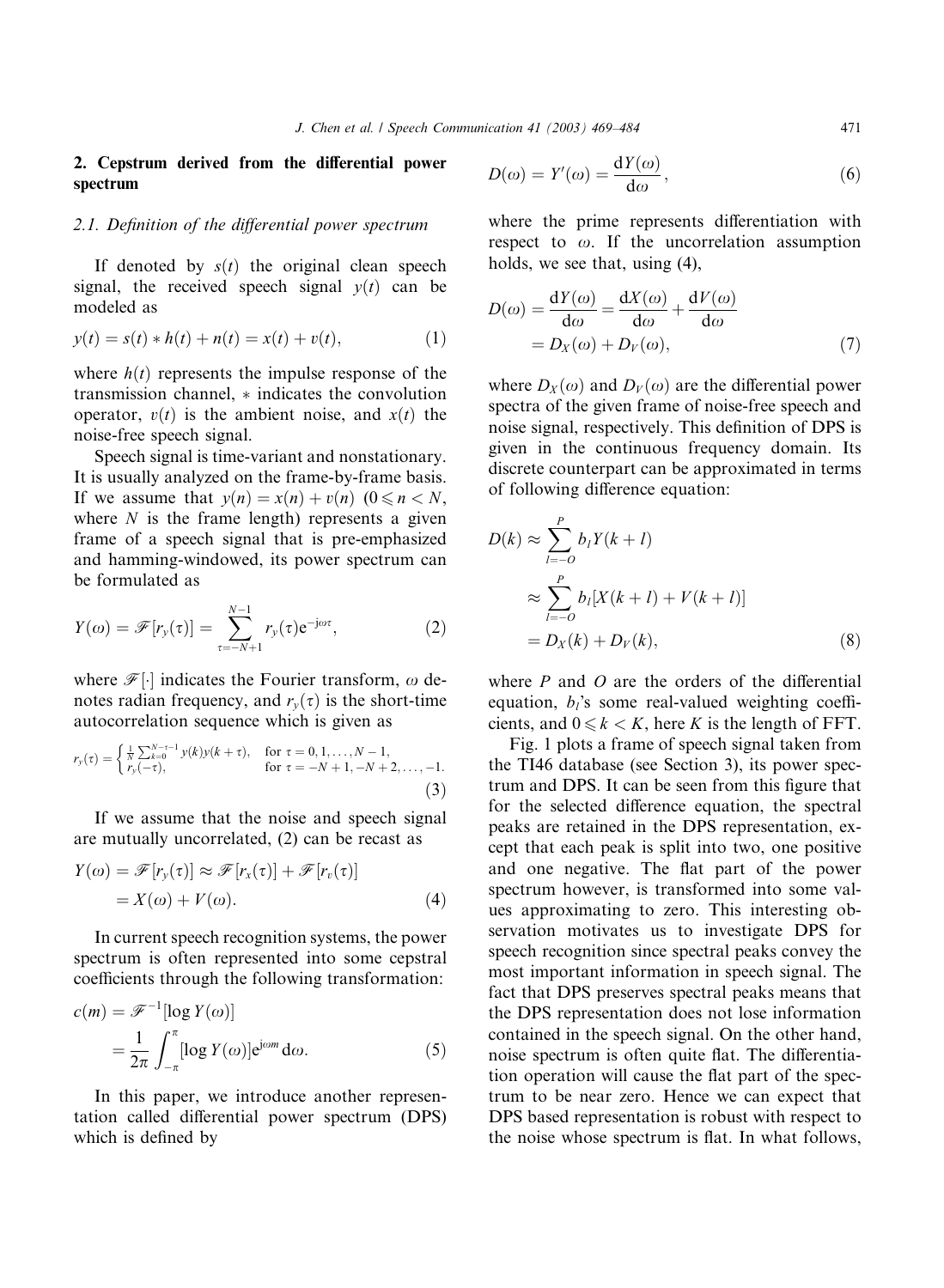

Fig. 1. The power spectrum and DPS for an 'a' sound from the TI46 database: (a) waveform plot of a frame of the 'a' sound; (b) the power spectrum and DPS of the signal shown in (a). (The power spectrum is estimated through 512-point FFT. DPS is computed via  $D(k) = Y(k) - Y(k+1)$ . The radian frequency varies from 0 to  $\pi$ . Only range between 0 and 0.5 $\pi$  is shown here to enable a clear view of peaks.)

we will investigate the use of DPS for speech recognition.

## 2.2. Representing DPS into speech features

Before the use of DPS for speech recognition, we have to resolve three problems. The first one is the selection of proper orders of the difference equations, namely the  $P$  and  $O$  parameters in (8). The second one is the determination of weights  $b_i$ 's in (8). The third one is how DPS should be converted into a few parameters that can best reflect information contained in a speech signal, which is necessary for recognition purpose.

Unfortunately, an optimal solution to any of the three listed problems is difficult to achieve. Rather than seeking some criteria to optimize these problems, we will show only empirical solutions for practical applications.

For the first two problems, we will investigate and compare the use of following three special forms of DPS:

$$
DPS1: \quad D(k) = Y(k) - Y(k+1), \tag{9}
$$

$$
DPS2: \quad D(k) = Y(k) - Y(k+2), \tag{10}
$$

$$
\begin{aligned} \text{DPS3:} \quad & D(k) = Y(k-2) + Y(k-1) \\ &- Y(k+1) - Y(k+2). \end{aligned} \tag{11}
$$

The third problem is circumvented by converting DPS into cepstral coefficients. First, an absolute operation is applied to DPS to make its negative parts positive. Fig. 2 shows the magnitude of DPS and the power spectrum of the frame of speech signal presented in Fig. 1(a). One can see that the magnitude of DPS has an envelope quite similar to that of the power spectrum. This may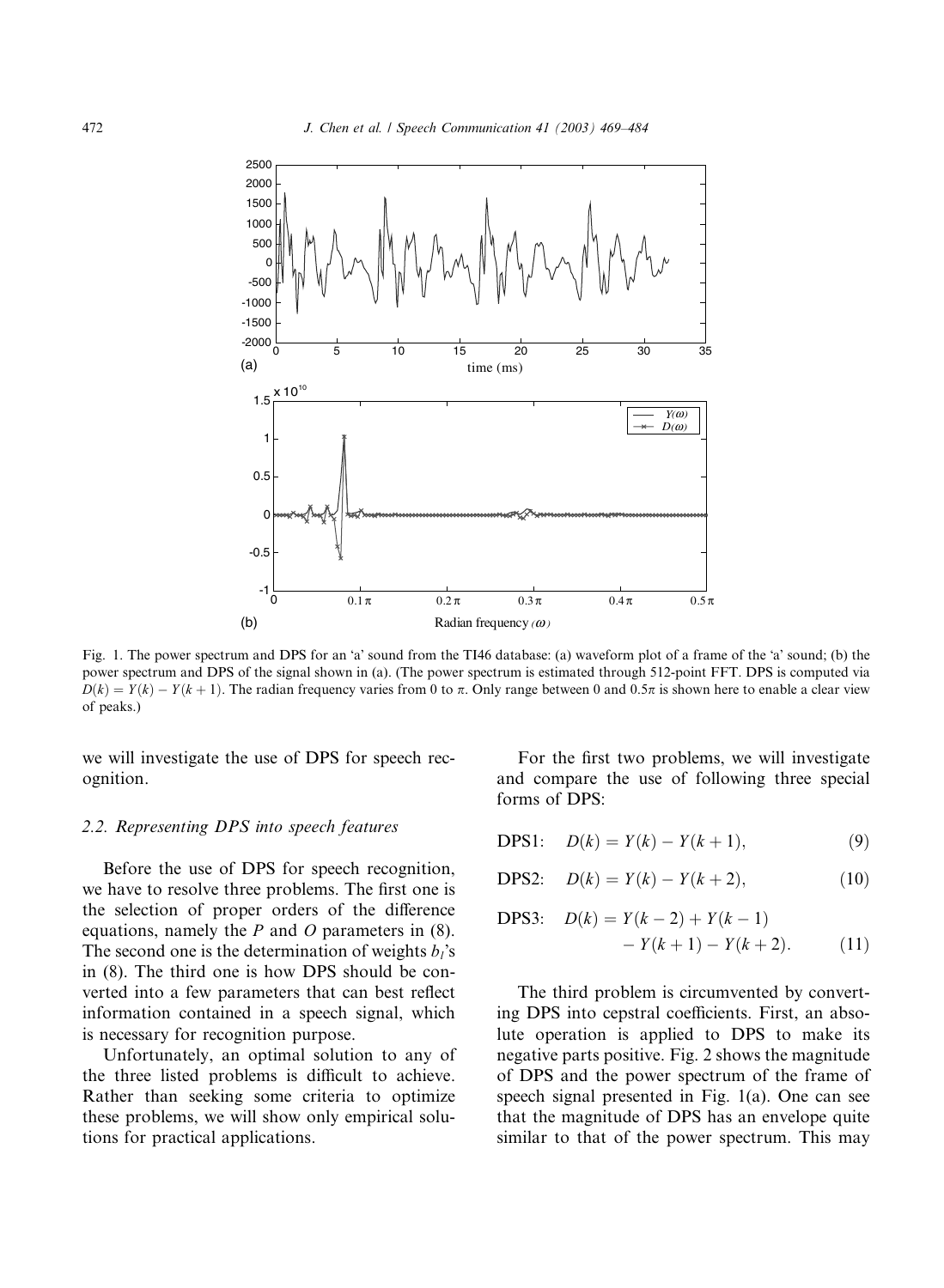

Fig. 2. The power spectrum and magnitude of DPS of the signal in Fig. 1(a). (The power spectrum and DPS are calculated in the same way as shown in Fig. 1.)



Fig. 3. Schematic diagram to extract DPSCCs.

indicate that the magnitude of DPS preserves spectral shape information. Second, the magnitude of DPS is passed through a mel-frequency filter bank whose outputs are followed by a log operation. Finally, the logarithmic filter bank outputs are compressed into a feature vector with much lower dimensionality using DCT. In summary, the schematic procedure to extract the new feature is shown in Fig. 3. We refer this feature as DPSbased cepstral coefficients. For simplicity, we denote them as DPSCC.

# 2.3. Comparison with the cepstral liftering technique

If the cepstral coefficients for a given frame of speech signal is denoted as  $c(m)$ ,  $m = 1, 2, \ldots, D$ , here *D* is the dimension of the feature vector, then the corresponding liftered cepstral features are defined by

$$
\varsigma(m) = w(m)c(m),\tag{12}
$$

where  $w(m)$ ,  $m = 1, 2, \dots, D$ , defines the lifter. In a more compact matrix-vector form, (12) can be rewritten as

$$
\vec{\zeta} = W\vec{c},\tag{13}
$$

where  $\vec{\zeta} = [\zeta(1), \zeta(2), \dots, \zeta(D)]^{\text{T}}$  and  $\vec{c} = [c(1), \zeta(2), \dots, \zeta(D)]^{\text{T}}$  $c(2), \ldots, c(D)$ <sup>T</sup> are the liftered and original cepstral vectors, respectively. Here, the symbol T denotes vector or matrix transpose, and

$$
W = \begin{bmatrix} w(1) & 0 & \cdots & 0 \\ 0 & w(2) & \cdots & 0 \\ \vdots & \vdots & \ddots & \vdots \\ 0 & 0 & \cdots & w(D) \end{bmatrix}
$$
 (14)

is the linear liftering transform.

The liftering technique was well investigated in the 70's and early 80's for speech recognition (Paliwal, 1992, 1999; Tohkura, 1987; Juang et al., 1987). It has been found to give significant recognition gains for dynamic time warping based speech recognition systems.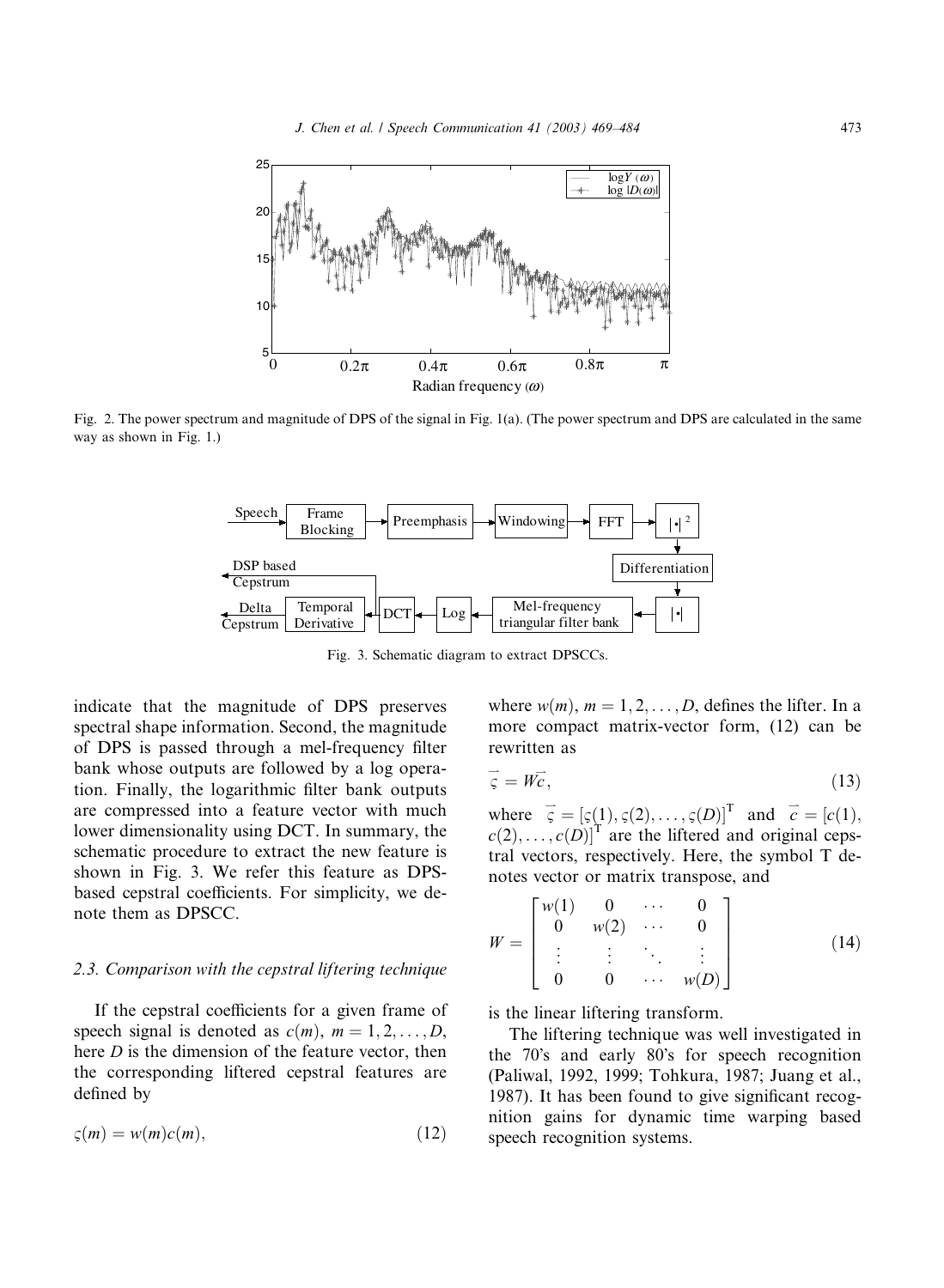For continuous density HMM-based speech recognizer, however, the linear liftering transform has been shown to be ineffective (Paliwal, 1999). This is due to the fact that a linear transformation does not affect the logarithmic likelihood score. In fact, the likelihood of the vector  $\vec{c}$  for a given class is computed through the following Mahalanobis distance

$$
d(\vec{c}, \vec{\mu}_c, \Sigma_c) = (\vec{c} - \vec{\mu}_c)^{\mathrm{T}} \Sigma_c^{-1} (\vec{c} - \vec{\mu}_c), \tag{15}
$$

where  $\vec{\mu}_c$  and  $\Sigma_c$  are the mean vector and covariance matrix, respectively, representing the given class, and obtained from training process.

When the liftered cepstral vector is used as a feature, the Mahalanobis distance is given by

$$
d(\vec{\zeta}, \vec{\mu}_{\varsigma}, \Sigma_{\varsigma}) = (\vec{\zeta} - \vec{\mu}_{\varsigma})^{\mathrm{T}} \Sigma_{\varsigma}^{-1} (\vec{\zeta} - \vec{\mu}_{\varsigma}). \tag{16}
$$

Using (13), we can easily obtain

$$
\vec{\mu}_{\varsigma} = W \vec{\mu}_{c},
$$
  
\n
$$
\Sigma_{\varsigma} = W \Sigma_{c} W^{\mathrm{T}}.
$$
\n(17)

Substituting (17) to (16) yields,

$$
d(\vec{\zeta}, \vec{\mu}_{\varsigma}, \Sigma_{\varsigma}) = d(\vec{c}, \vec{\mu}_{c}, \Sigma_{c}).
$$
\n(18)

Therefore, the Mahalanobis distance, and eventually the logarithmic likelihood score, is invariant under the linear liftering transform. This proves that a linear lifter has no effect on continuous density HMM-based speech recognition.

Knowing that the cepstral coefficients derived from the power spectrum is expressed as

$$
c(m) = \mathcal{F}^{-1}[\log Y(\omega)]
$$
  
= 
$$
\frac{1}{2\pi} \int_{-\pi}^{\pi} [\log Y(\omega)] e^{j\omega m} d\omega,
$$
 (19)

we can express from Fig. 3 the DPS based cepstrum as (neglect the filter bank analysis),

$$
\eta(m) = \mathcal{F}^{-1}[\log D(\omega)]
$$
  
= 
$$
\frac{1}{2\pi} \int_{-\pi}^{\pi} [\log Y'(\omega)] e^{j\omega m} d\omega.
$$
 (20)

Using the fact that

$$
\frac{d \log Y(\omega)}{d \omega} = \frac{Y'(\omega)}{Y(\omega)},\tag{21}
$$

we can rewrite (20) as

$$
\eta(m) = \frac{1}{2\pi} \int_{-\pi}^{\pi} \{ \log Y(\omega) + \log[\log Y(\omega)]' \} e^{j\omega m} d\omega
$$
  
\n
$$
= \frac{1}{2\pi} \int_{-\pi}^{\pi} \log Y(\omega) e^{j\omega m} d\omega
$$
  
\n
$$
+ \frac{1}{2\pi} \int_{-\pi}^{\pi} \log[\log Y(\omega)]' e^{j\omega m} d\omega
$$
  
\n
$$
= c(m) + \mathcal{F}^{-1} \{ \log \mathcal{F}[-jmc(m)] \}. \tag{22}
$$

It can be seen that the  $\eta(m)$  is the superposition of two terms. The first one is the cepstral coefficient  $c(m)$ , and the second one is the Fourier transform of the linearly liftered cepstral coefficients followed by a logarithm and an inverse Fourier transform. The latter one can be treated as nonlinearly liftered cepstral coefficients. While the linear liftering does not alter the performance, the effectiveness of this nonlinear liftering transform for HMM-based speech recognition will be shown through experimental results described later in this paper.

#### 2.4. Comparison with the spectral subtraction

The spectral subtraction (SS) technique has been popularly employed to eliminate the detrimental effect of noise in robust speech recognition and speech enhancement. This technique is used to restore the spectrum of clean speech signal by subtracting an estimated noise spectrum from that of the noisy signal in the frequency domain, thereby yielding noise-free spectrum. Recalling the power spectra of noisy speech, noiseless speech and the noisy signal defined in (2) and (4), SS can be formulated as (Boll, 1979; Nolazco Flores and Young, 1994):

$$
\widehat{X}(\omega) = \begin{cases} Y(\omega) - \alpha \widehat{V}(\omega), & \text{if } Y(\omega) > \frac{\alpha}{1-\beta} \widehat{V}(\omega), \\ \beta \widehat{V}(\omega), & \text{otherwise,} \end{cases}
$$
\n(23)

where  $X(\omega)$  and  $V(\omega)$  are speech signal estimate and noise estimate respectively,  $\beta$  defines the spectral flooring, and  $\alpha$  controls the amount of noise subtracted from the noisy signal. For full noise subtraction,  $\alpha = 1$ , for over-subtraction  $\alpha > 1$ , and for under-subtraction,  $\alpha < 1$ .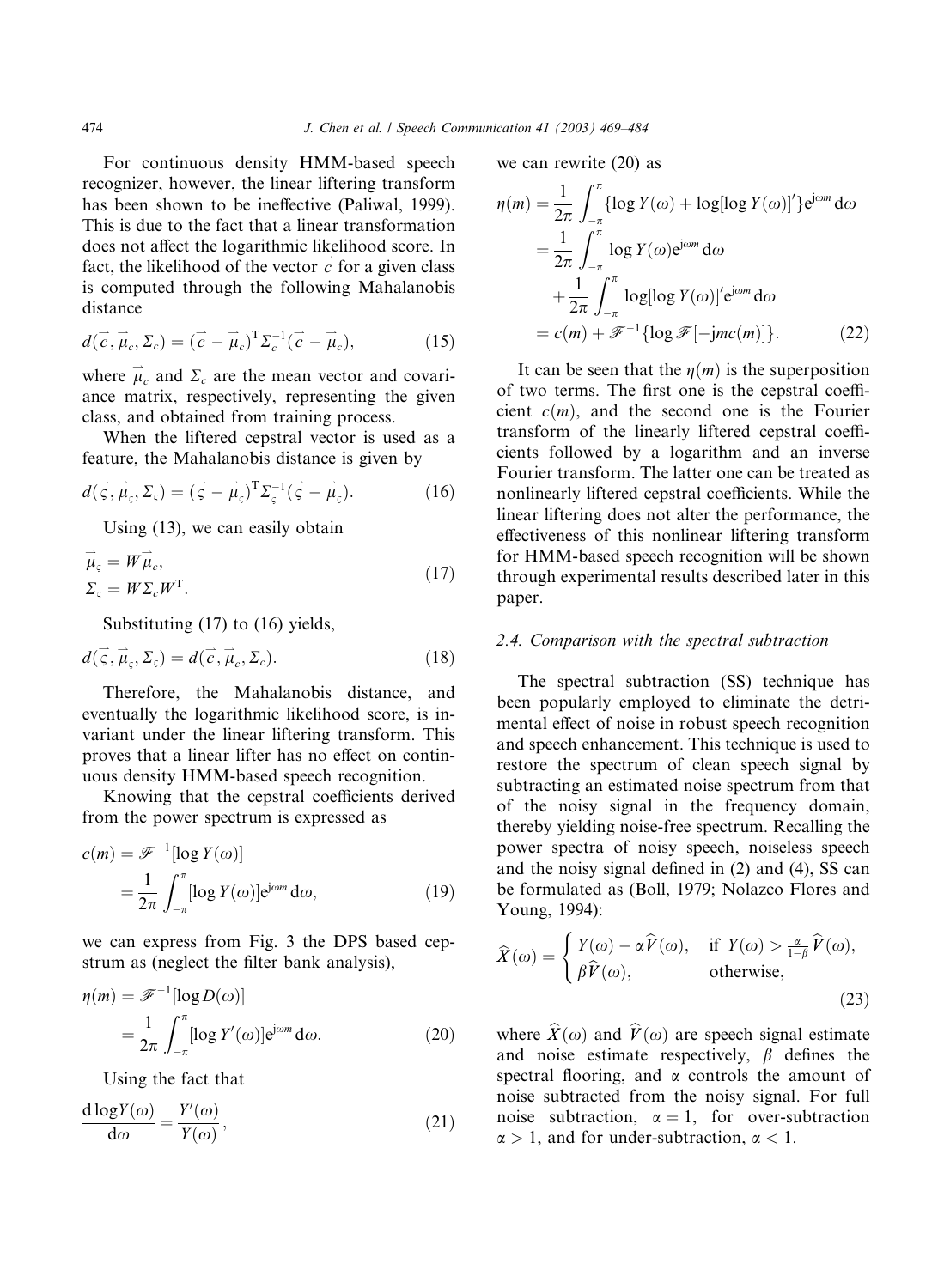SS can be performed either in each frequency bin or on sub-band basis. For speech recognition, it was found that SS operated in each band-pass filter could yield more consistent improvement for MFCC features against noise (Chen et al., 2001). In brief, this SS is expressed as

$$
\widehat{E}_X(k) = \begin{cases} E_Y(k) - \alpha \widehat{E}_Y(k), & \text{if } E_Y(k) > \frac{\alpha}{1-\beta} \widehat{E}_Y(k), \\ \beta \widehat{E}_Y(k), & \text{otherwise,} \end{cases}
$$
\n(24)

where  $E_Y(k)$  is the output of the kth band-pass filter when  $Y(k)$  is passed though the triangular filter bank, and  $E_X(k)$  and  $E_V(k)$  are estimated filter bank energies for clean speech and noise signal.

The central issue for such a SS scheme is to compute  $E_V(k)$ . In this paper, the  $E_V(k)$  is obtained sequentially by

$$
\widehat{E}_V(k) = \gamma \widehat{E}_V^-(k) + (1 - \gamma) E_Y(k), \qquad (25)
$$

where  $\widehat{E}_{V}^{-}(k)$  suggests the noise estimate in previous frame, and  $\gamma$  takes on different "attack" and ''decay'' values depending on the relationship of  $E_Y(k)$  to the previous estimate, i.e.,

$$
\gamma = \begin{cases} \gamma_a = 0.99, & \text{if } E_Y(k) > \widehat{E}_V^-(k), \\ \gamma_d = 0.90, & \text{if } E_Y(k) \leq \widehat{E}_V^-(k). \end{cases}
$$
 (26)

Recalling its definition given in (8), we can rewrite DPS as

$$
D(k) = \sum_{l=-O}^{P} b_l Y(k+l)
$$
  
=  $b_0 Y(k) - \sum_{\substack{l=-O \ l \neq 0}}^{P} b_l Y(k+l).$  (27)

Comparing (27) with (23), one can see the difference between the DPS representation and the spectral subtraction technique. In this paper, the comparison between DPS and the spectral subtraction technique is made for noisy speech recognition. Results will be presented in the next section.

### 3. Experiments

The proposed feature has been extensively tested on many tasks, which include various operating environments. For brevity, we cite only some of them in this paper.

# 3.1. Isolated speech recognition

The first experiment uses the TI46 database to find out which form of DPS given in  $(9)$ – $(11)$  can lead to a better recognition performance. TI46 is an isolated spoken words database which was designed and collected by Texas Instruments (TI). The database contains 16 speakers including 8 males and 8 females. The vocabulary consists of 10 isolated digits from 'ZERO' to 'NINE', 26 isolated English alphabets from  $A'$  to  $Z'$ , and ten isolated words including ''ENTER, ERASE, GO, HELP, NO, RUBOUT, REPEAT, STOP, START, YES''. There are 26 utterances of each word from each speaker: 10 of them are designated as training and the remaining 16 are designated as testing tokens. Speech signal is digitized at a sampling rate of 12.5 kHz with 12-bit quantization value for each sample.

In this experiment, we take speech from 8 male speakers to perform English alphabet recognition. Four sets of features are considered, namely MFCC, DPSCC1, DPSCC2, and DPSCC3.

- MFCC: Speech signal is analyzed every 10 ms with a frame width of 32 ms (with preemphasis and Hamming windowing). For each frame, a 512-point FFT is performed to estimate its power spectrum, which is then fitted to a mel-frequency filter bank consisting of 24 triangular filters. 12 MFCCs are computed by applying a logarithm and a cosine transform to the 24 filter bank energies (the MFCC of order 0 is ignored).
- DPSCC1: For each frame, the power spectrum is estimated. The differential power spectrum is then calculated according to (9). The magnitude of DPS is then input to a same mel-frequency filter bank and is converted to 12 cepstral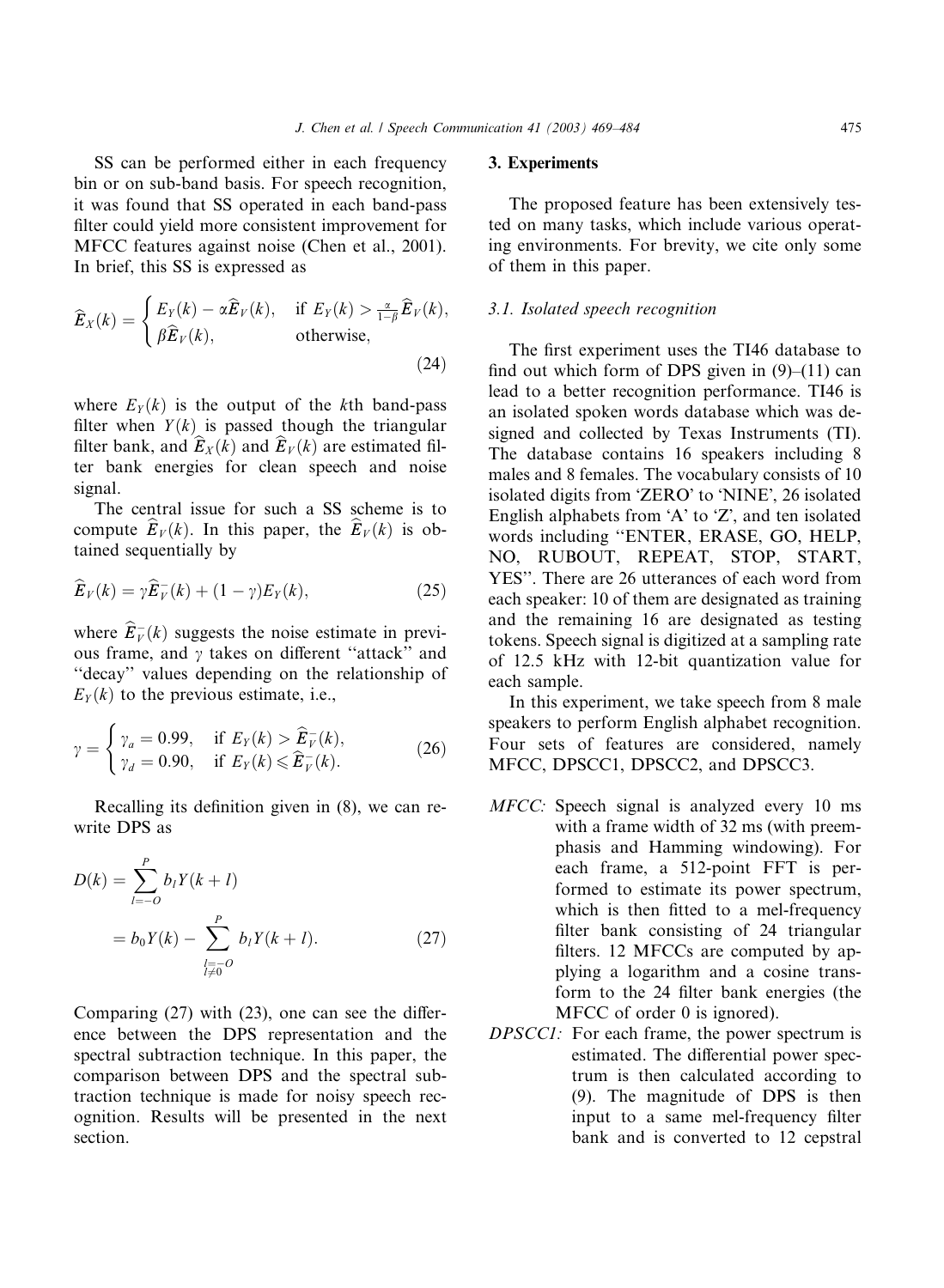coefficients. Similarly, we compute the DPSCC2 and DPSCC3 according to (10) and (11) respectively.

The recognition system used is a multi-speaker whole-word-model based HMM recognizer. Models are left-to-right with no skip state transition. Eight states are used for each model. A mixture of four multivariate Gaussian distributions with diagonal covariance matrices is used for each state to approximate its probability density function. The training iterations begin with a uniform segmentation. Experimental results are shown in Table 1.

From above results, we can make several observations. First, the DPS based features can at least yield comparable performance as the standard MFCCs. This indicates that, just as power spectrum, DPS preserves the information of speech signal necessary for speech recognition. Second, for both MFCCs and DPSCCs, the inclusion of dynamic and acceleration features can greatly augment the recognition performance. Third, among the three types of DPS definitions, DPS1 defined in (9) yields the best performance. It gives 23% word error rate reduction as compared to the MFCC baseline.

In the subsequent experiments, we will evaluate the DPS based cepstrum and its robustness with respect to noise for various tasks. As we have shown that DPSCC1 yields the most promising result, we will only assess the DPSCC1 based features. For brevity, we shall, from now on, drop the 1 from DPSCC1 without introducing any confusion.

#### 3.2. SNR improvement

Before we go on further to conduct noisy speech recognition, let us first examine the frame based

Table 1 Word accuracy (%) using different feature sets

SNR for both power spectra and differential power spectra of a speech signal. In this experiment, the clean speech signals are taken from the speaker m1 in the TI46 database. We take Lynx noise from the NOISEX database (Varga et al., 1992). The noise signal is downsampled from 16 to 12.5 kHz to match the bandwidth of speech signal and is then added to control the utterance level SNR to a certain dB.

For power spectrum based representation, by assuming that the noise and speech signal are uncorrelated, we introduce frame level SNR which is defined as

$$
SNR_Y(i) = 10 \log_{10} \frac{\sum_{k=0}^{K/2} X(i,k)}{\sum_{k=0}^{K/2} V(i,k)},
$$
\n(28)

where  $X(i, k)$ ,  $V(i, k)$  are power spectra for the *i*th frame of noiseless speech and noise signal defined in (4), and  $K$  is the length of FFT.

Similarly, we can define the frame SNR for DPS if the same uncorrelation assumption is made,

$$
SNR_D(i) = 10 \log_{10} \frac{\sum_{k=0}^{K/2} D_X(i,k)}{\sum_{k=0}^{K/2} D_V(i,k)},
$$
\n(29)

where  $D_X(i,k)$ ,  $D_V(i,k)$  are differential power spectra defined in (7).

Having defined the frame level SNR, we now start to compare  $SNR_{\gamma}(i)$  and  $SNR_{\gamma}(i)$  for noisy speech signal. Fig.  $4(a)$  shows an 'a' sound. We add some Lynx noise to control the utterance level SNR to be 10 dB. The noisy speech signal is shown in Fig. 4(b). Fig. 4(c) plots both  $SNR_y$  and  $SNR_p$ as a function of frame index i. One can see, from the plot, that for speech part,  $SNR<sub>D</sub>$  is about 2–7 dB higher than  $SNR_y$ . Fig. 5 plots a similar graph but for an 'i' sound. Again we found that for the voiced part,  $SNR<sub>D</sub>$  is higher than  $SNR<sub>Y</sub>$ .

|                      | <b>MFCC</b> | DPSCC1 | DPSCC2 | DPSCC3 |
|----------------------|-------------|--------|--------|--------|
| 12 S                 | 84.1        | 86.1   | 85.1   | 85.7   |
| $12 S + 12 D$        | 90.4        | 92.1   | 90.9   | 92.1   |
| $12 S + 12 D + 12 A$ | 91.8        | 93.6   | 91.7   | 92.8   |

S: static features; D: dynamic features which are calculated by subtracting the two preceding from the two following static feature vectors; A: accelerations which are calculated by subtracting the two preceding from the two following dynamic feature vectors.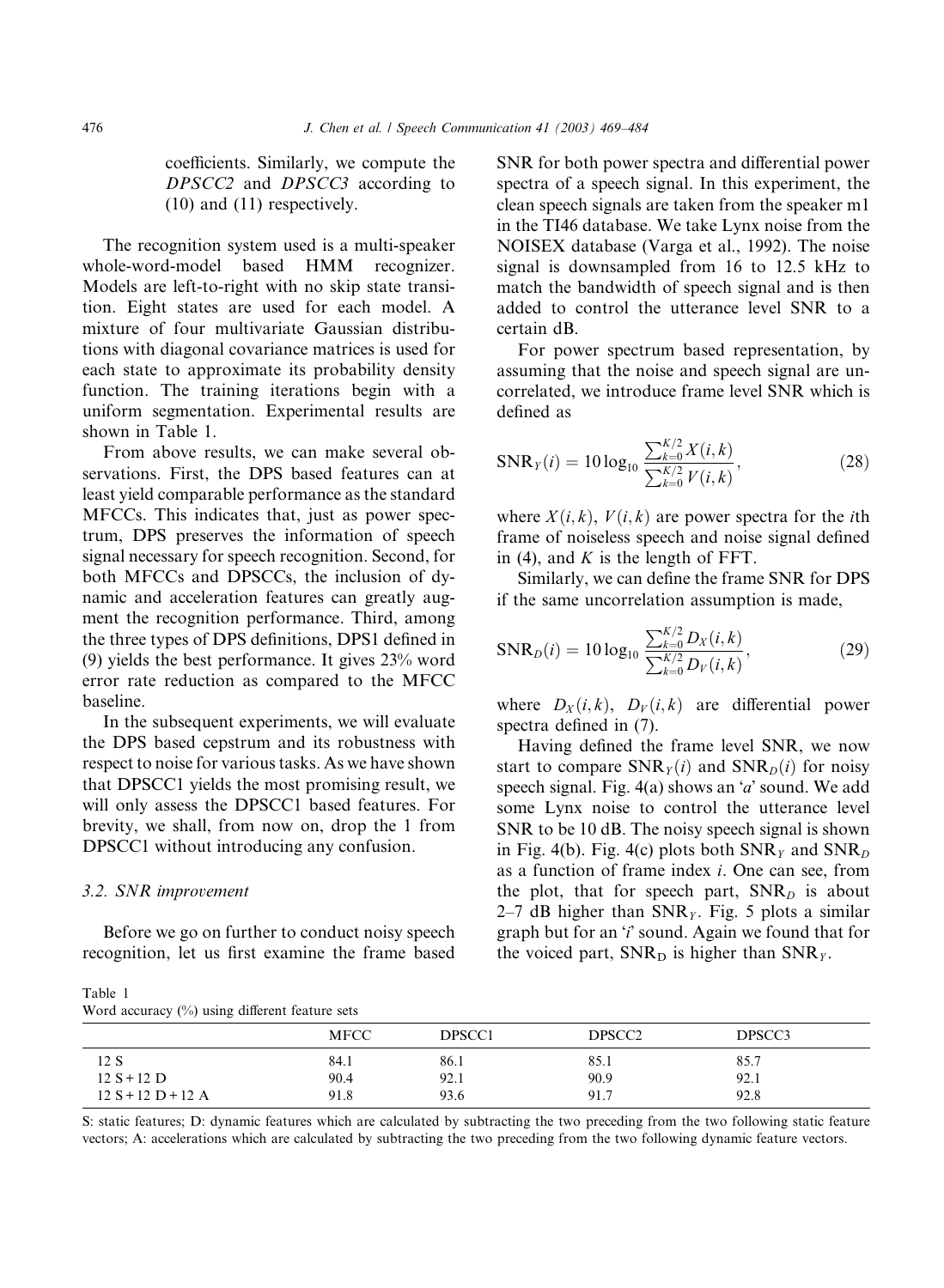

Fig. 4. Waveform plots of the clean and noisy signals and the frame level SNRs of the noisy signal of an 'a' sound: (a) Waveform plot of the clean 'a' sound; (b) Waveform plot of the 'a' sound in Lynx noise condition (SNR = 10 dB); (c) SNR<sub>D</sub> and SNR<sub>Y</sub> in Lynx noise environment.

We further examined many other sounds and various types of noise in 10 dB condition. We found that for voiced sound, the average  $SNR<sub>D</sub>$  is approximately 4 dB higher than  $SNR<sub>Y</sub>$ . For unvoiced speech and silence,  $SNR<sub>D</sub>$  and  $SNR<sub>Y</sub>$  are quite similar. For this reason, we can expect the DPS based feature to be more resilient to noise than the power spectrum based features, in other words, DPSCC should be more resilient to noise than MFCC.

# 3.3. Connected digits recognition

This experiment is to recognize connected digits. The TI connected digits database (Zue et al., 1990) is used for this purpose. This database contains digit strings uttered by adult and child speakers. However, only digit strings from 225 adult speakers are used in this experiment. These strings are originally divided into a training set and a test set for consistency in comparison of results among different researchers.

The vocabulary in this database consists of 11 words which include 10 digits and an ''oh''. Each speaker uttered 77 sequences of these words, consisting of 2 tokens of each of the 11 words in isolation, and 11 strings of each of 2, 3, 4, 5, and 7 digits. The digit strings were recorded in an acoustically treated sound room with a sampling frequency of 20 kHz. We downsampled speech to 8 kHz using the Matlab downsampling function.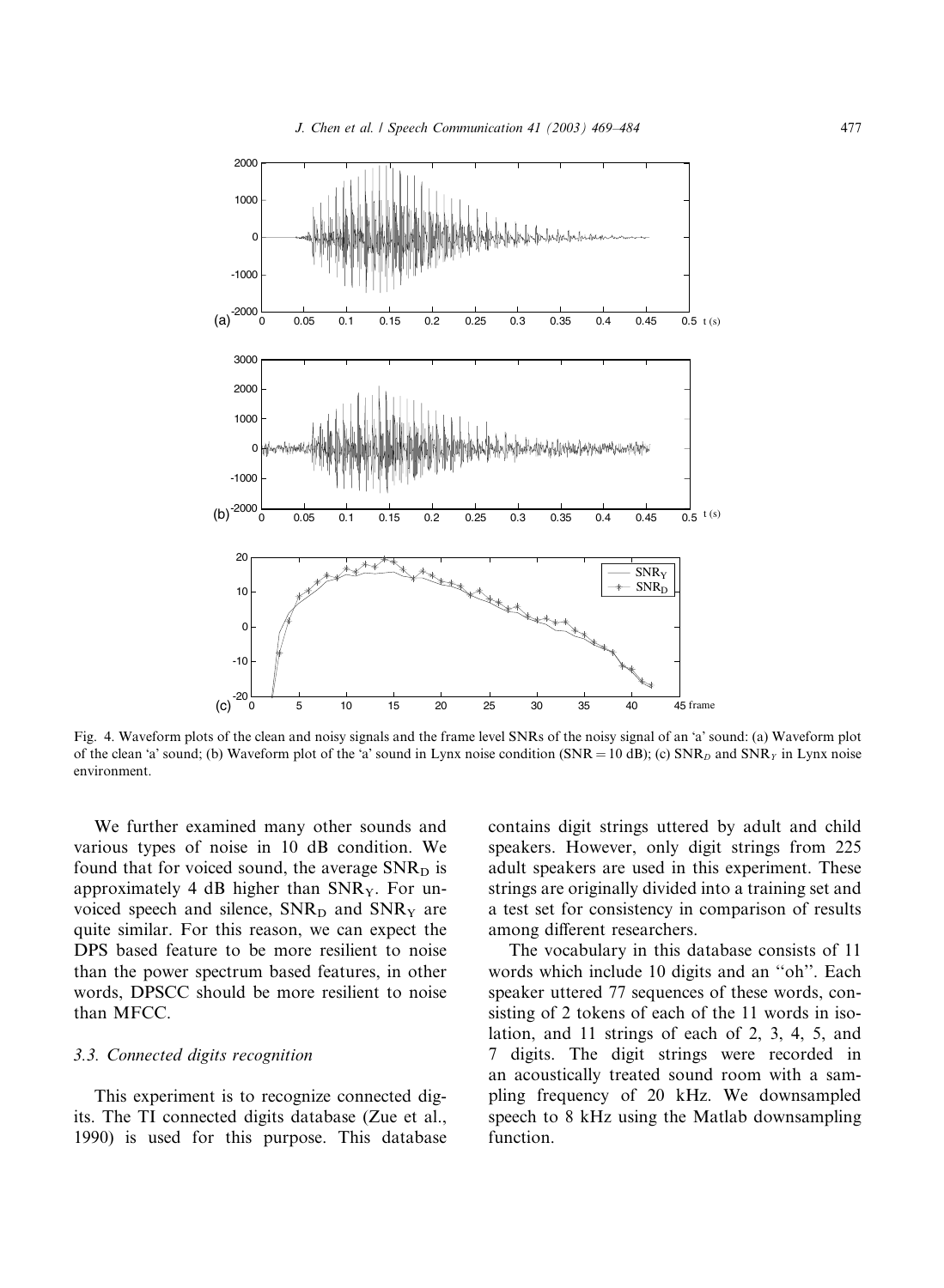

Fig. 5. Waveform plots of the clean and noisy signals and the frame level SNRs of the noisy signal of an 'i' sound: (a) Waveform plot of the clean '*i*' sound; (b) Waveform plot of the '*i*' sound in Lynx noise condition (SNR = 10 dB); (c) SNR<sub>D</sub> and SNR<sub>Y</sub> in Lynx noise environment.

To test the robustness of different front-ends with respect to noise, we directly add some noise to the speech signal in the test set. The training speech is kept clean. Noise signal is taken from the NOISEX database (Varga et al., 1992). It consists of various types of noise signals, among which three representative types of noise are selected to report here. They are wide-band stationary speech noise, narrow-band stationary Lynx helicopter noise, and nonstationary machine-gun noise. We refer the reader to (Varga et al., 1992) for detailed descriptions of the characteristics of these noises. The noise signal provided in this database is sampled at 16 kHz. To match its bandwidth to the speech signal, we downsampled the noise signal to 8 kHz.

The HTK speech recognition system is used to perform the recognition task. This was configured as a speaker-independent mixture Gaussian HMM system. The model set consists of 11 word-models, a silence model and a short pause model. With the exception of the short pause, each model has 6 emitting states. The short pause model has only one emitting state. A mixture of 8 multivariate Gaussian distributions with diagonal covariance matrices is used for each emitting state to approximate its probability density function.

Four sets of feature vectors are investigated in this experiment:

MFCC: Speech signal is analyzed every 15 ms with a frame width of 32 ms (with preem-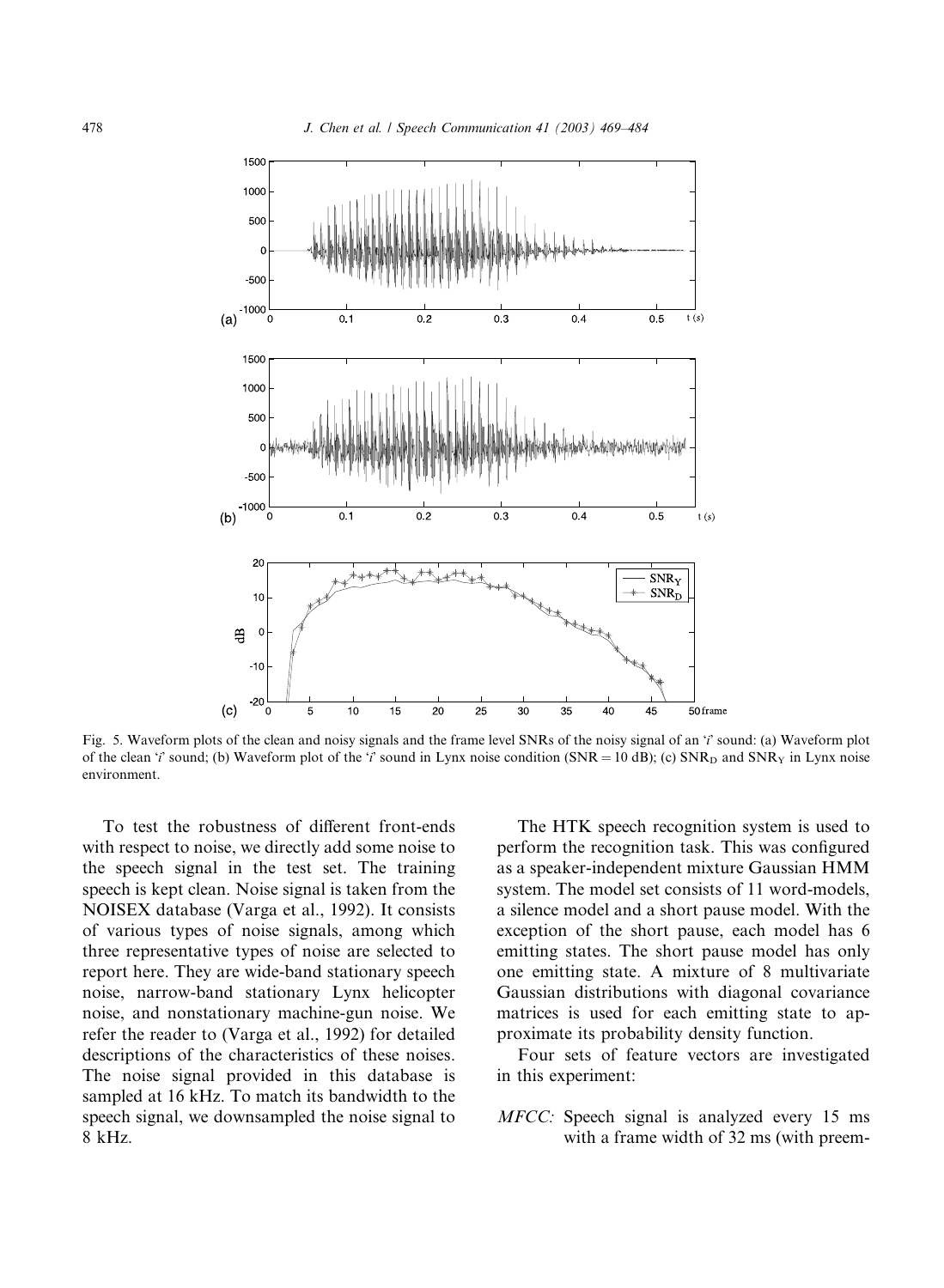phasis and Hamming windowing). Each frame is transformed into 12 MFCCs using the same procedure as that in Experiment 1. Moreover, the normalized logarithmic short-time energy is also added to 12 MFCCs to form a 13-dimensional static vector. This static vector is then expanded to produce a 39-dimensional feature vector (static + delta + acceleration).

- DPSCC: Speech signal is split into frames as described above. For each frame, the power spectrum is estimated and the differential power spectrum is then calculated according to (9). The magnitude of DPS is converted to 12 cepstral coefficients. This 12-dimensional vector is further expanded to a 39-dimensional feature vector using same strategy as used to compute the MFCC features.
- $MFCC + CMN$ : MFCC features with cepstral mean normalization (CMN).
- $DPSCC + CMN$ : DPSCC features with CMN.

The experiment results are shown in Fig. 6. From Fig. 6, we can make following observations:

- (1) As compared with the conventional MFCCs, the new cepstral vector derived from DPS yields at least comparable performance in clean, as well as high, SNR conditions.
- (2) In most strong noise conditions, DPSCC outperforms MFCC.
- (3) CMN is effective to augment the robustness of both MFCC and DPSCC with respect to noise.
- (4) After CMN, the DPS features outperform MFCC in both clean and noisy conditions.

# 3.4. Phone recognition

The fourth experiment is to perform phone recognition. The speech data employed in this experiment is the TIMIT phoneme based continuous speech database (Lamel et al., 1986), which contains a total of 6300 sentences, 10 sentences spoken by each of 630 speakers from 8 major dialect regions of the United States. This database is split into a training set of 3696 utterances and a test set which contains 1344 utterances. Speech signal is sampled at 16 kHz with 16 bits per-word.

The TIMIT database is phonetically transcribed using a set of 61 phones. To facilitate comparison with the results reported in the literature (Lee and Hon, 1989), we perform phonetic recognition on this database over the set of 39 classes that are commonly used for such evaluation. Again, the HTK toolkit is configured to perform the recognition task. The model set consists of 39 monophone HMMs. Each model has three emitting states. An eight-component mixture Gaussian distribution is used for each emitting state to approximate the probability density function. Phoneme bigram is used as a language model.

We assess two feature sets:  $MFCC + CMN$  (39) coefficients) and  $DPSCC + CMN$  (39 coefficients). The static MFCCs and DPS based cepstral coefficients are estimated using the same procedure as described in the previous experiment. The only difference is that analysis frame length in this experiment is 32 ms with 10 ms overlap. Recognition results for this experiment are shown in Fig. 7.

We can make the following observations from this figure:

- (1) The MFCC and the DPSCC features yield comparable results in clean and weak noise conditions.
- (2) DPSCC features slightly outperform the MFCC features in strong noise conditions.

# 3.5. Evaluation on AURORA task

The AURORA task (Hirsch, 2000) has been defined by the European Telecommunications Standards (ETSI) as a cellular industry initiative to standardize a robust feature extraction technique for a distributed speech recognition framework. This task used the TIDigits database downsampled from the original sampling frequency of 20–8 kHz with an ''ideal'' low-pass filter and normalized to the same amplitude level. To account for the realistic frequency characteristics of terminals and equipment in the telecommunication area, an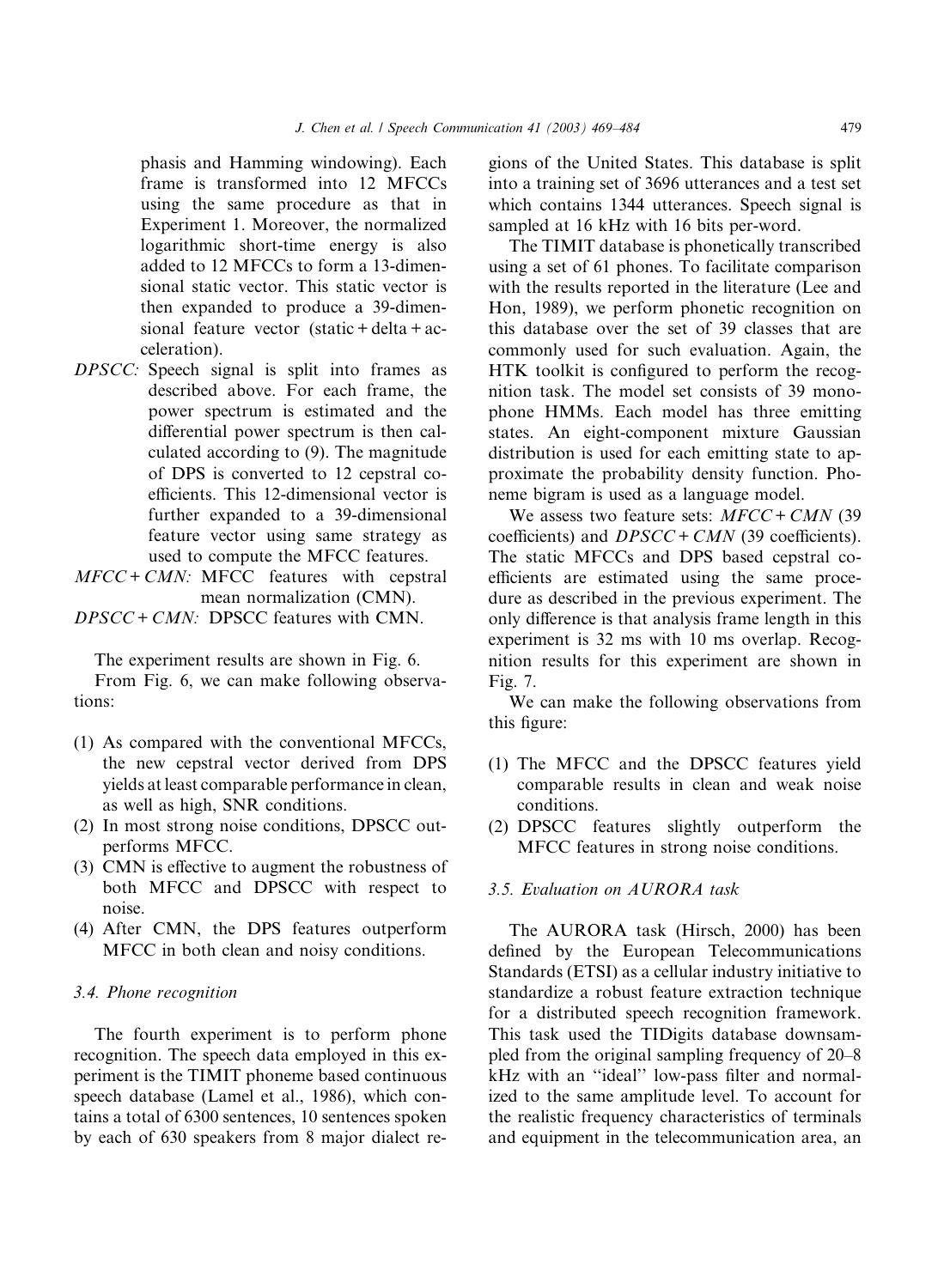

Fig. 6. Performance in different noise conditions: (a) word error rate in the wide-band stationary speech noise conditions; (b) word error rate in the machine-gun noise conditions; (c) word error rate in the Lynx noise conditions. (SNR = Inf means no noise is added to the original signal.)

additional filtering is applied. The two ''standard'' frequency characteristics used are G.712 and MIRS (Hirsch, 2000). Noise is artificially added to the filtered TIDigits at SNRs of 20, 15, 10, 5, 0 and )5 dB. Noise signals are recorded at different places including suburban train, crowd of people (babble), car, exhibition hall, restaurant, street, airport and train station.

Two training modes are defined, i.e., training on clean data only and training on clean as well as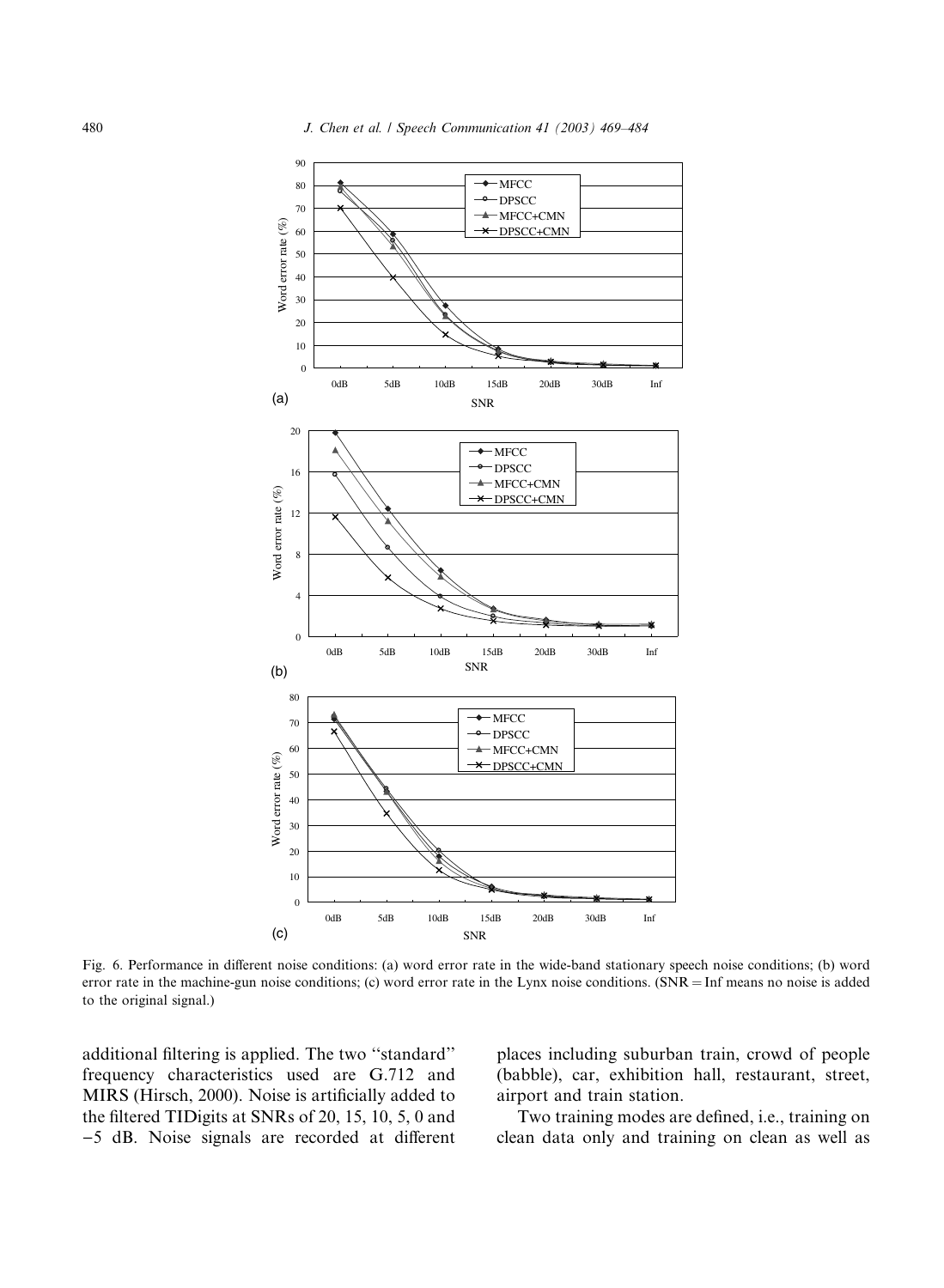

Fig. 7. Phoneme recognition performance in different noise conditions: (a) phoneme error rate in the wide-band stationary speech noise conditions; (b) phoneme error rate in the machine-gun noise conditions; (c) phoneme error rate in the Lynx noise conditions.

noisy data (multi-condition). For the first mode, 8440 utterances are selected from the training part of the TIDigits containing the recording of 55 male and 55 female adults. These signals are filtered with the G. 712 characteristic without noise added. For the second mode, 8440 utterances from TI-

Digits training parts are equally split into 20 subsets with 422 utterances in each subset. Each subset contains a few utterances of all training speakers. Suburban train, babble, car, and exhibition hall noises are added to 20 subsets at 5 different SNRs, namely, 20, 15, 10, 5 dB and the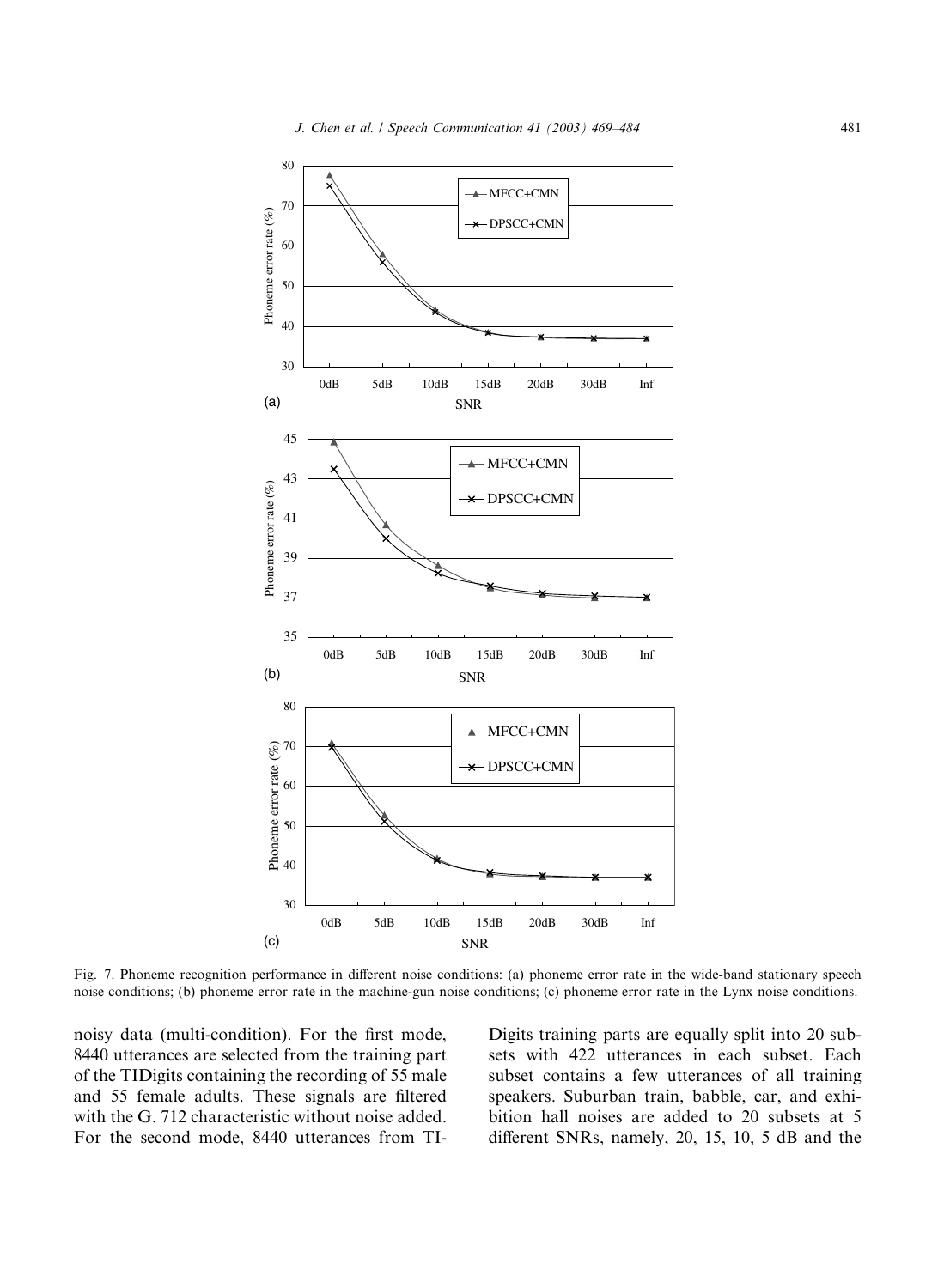clean condition. Both speech and noise are filtered before adding together.

Three test sets are defined. 4004 utterances from 52 male and 52 female speakers in the TIDigits test part are divided into four subsets with 1001 utterances in each. Recordings from all speakers are present in each subset. One noise is added to each subset at SNRs of 20 to  $-5$  dB in decreasing steps of 5 dB after speech and noise are being filtered with the G. 712. The three subsets are as below:

Test Set A: Suburban train, babble, car and exhibition noises are added to the four subsets. In total, this set contains  $4 \times 7 \times 1001$  utterances. This set leads to a high match of training and test data as it contains the same noises as used for the multi-condition training mode.

Test Set B: It is created in exactly the same way, but using the four different noises, namely, restaurant, street, airport and train station.

Test Set C: It contains two of the four subsets. Speech and noise are filtered with the MIRS characteristic before adding. Two types of noise, i.e., suburban train and street noise, are added at 20, 15, 10, 5, 0, and  $-5$  dB.

To facilitate comparison of results among different researchers (Zhu et al., 2001; Kotnik et al., 2001; Andrassy et al., 2001; Droppo et al., 2001), AURORA task provides a reference recognizer which is based on the HTK software package. The model set contains 11 whole word HMMs and two pause models, i.e., "sil" and "sp". Each word model has 16 states with each state having 3 mixtures. ''sil'' model has 3 states and each state has 6 mixtures. ''sp'' has only a single state.

AURORA task also provides a baseline performance which uses conventional MFCCs and MFCCs after CMN as front-end features. The details for calculating MFCCs are given below:

- (1) Frame length of 25 ms. Frame shift of 10 ms.
- (2) Preemphasis with a factor of 0.97.
- (3) Application with a Hamming window.
- (4) FFT based mel-frequency filter bank with 23 frequency bands in the range from 64 Hz up to 4 kHz.

The logarithmic frame energy is added to 12 MFCCs (the MFCC of order 0 is ignored) to construct 13-dimensional static feature vector. This vector is further expanded to a 39-dimensional vector by including its delta and acceleration coefficients.

We assess the proposed feature on this task. DPSCCs are computed in exactly the same way except that our mel-frequency filter bank consists of 24 frequency bands rather than 23 bands. We also include the logarithmic frame energy to augment recognition performance. The final feature vector also contains 39 coefficients including 13 static, 13 delta and 13 acceleration coefficients.

The average word recognition accuracies for three test sets in different noisy conditions are presented in Table 2. From the results, we can make the following observations:

- (1) With the use of CMN, the average word error rate is reduced 8.8%. This shows the effectiveness of the CMN on robust speech recognition.
- (2) SS is effective in dealing with additive noise. Used together with the CMN, it increases the average performance by 19.3%.
- (3) The DPS based cepstrum outperforms MFCC. It also yields a slightly better performance than SS.

## 4. Discussion and conclusion

The concept of the differential power spectrum (DPS) was introduced and a new set of cepstral features was proposed in this paper for improving the robustness of speech recognition. We note that just like the power spectrum, DPS can also preserve spectral information to discriminate among different linguistic units (e.g., phonemes and words). Based on the analysis of the frame level SNR, we found that DPS had a higher SNR than the power spectrum, specially for voiced frames. This suggests that the DPS based features should be more resilient to noise than the power spectrum based features.

Compared with the linear liftering technique, the DPS based features can be decomposed as the superposition of conventional cepstral coefficients and their nonlinearly liftered counterpart. While a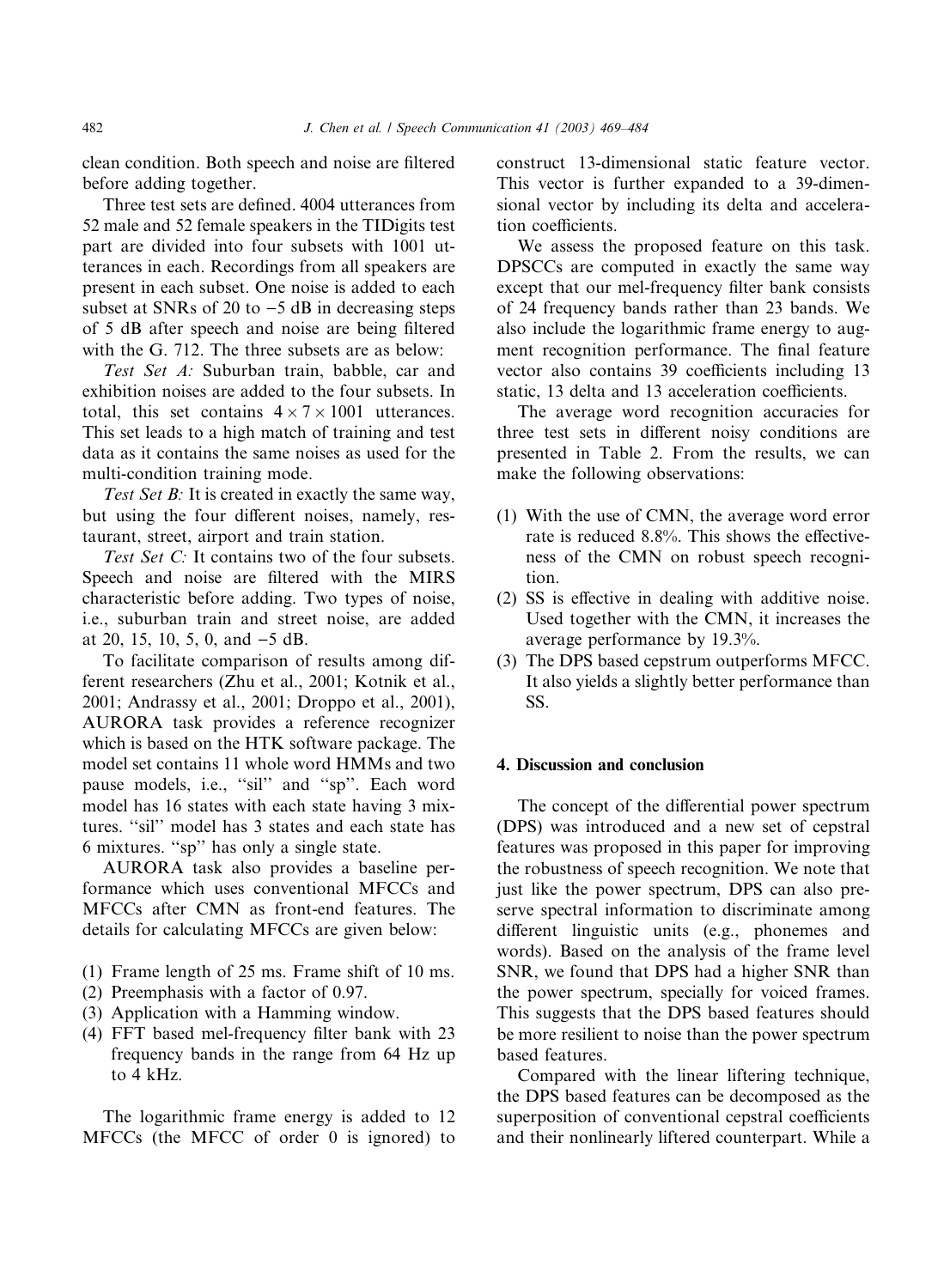#### Table 2 Recognition performance for different feature sets

|                                                                           | A           |             |      | B      |       |               | C            |              | Overall |               |      |
|---------------------------------------------------------------------------|-------------|-------------|------|--------|-------|---------------|--------------|--------------|---------|---------------|------|
|                                                                           | Sub-<br>way | Bab-<br>ble | Car  | Exhib. | Rest. | <b>Street</b> | Air-<br>port | Sta-<br>tion | Sub.    | <b>Street</b> | ave  |
| Average word accuracy $(\%)$                                              |             |             |      |        |       |               |              |              |         |               |      |
| <b>MFCC</b>                                                               | 89.1        | 88.4        | 86.8 | 88.0   | 86.6  | 87.8          | 88.3         | 86.2         | 83.5    | 85.7          | 87.0 |
| $MFCC + CMN$                                                              | 90.1        | 88.4        | 87.2 | 87.9   | 86.4  | 87.9          | 88.9         | 86.0         | 87.3    | 85.7          | 87.6 |
| $MFCC + SS + CMN$                                                         | 90.4        | 89.0        | 89.7 | 88.8   | 88.2  | 88.4          | 91.0         | 87.4         | 89.5    | 87.8          | 89.0 |
| DPSCC + CMN                                                               | 91.5        | 89.2        | 89.0 | 89.2   | 87.6  | 89.4          | 90.3         | 87.5         | 90.7    | 88.8          | 89.3 |
| Relative error rate reduction $(\%)$ in comparison with the baseline MFCC |             |             |      |        |       |               |              |              |         |               |      |
| <b>MFCC</b>                                                               |             |             |      |        |       |               |              |              |         |               |      |
| $MFCC + CMN$                                                              | 11.6        | 3.9         | 4.9  | $-1.1$ | 6.9   | 6.8           | 10.5         | 6.8          | 24.1    | 8.9           | 8.8  |
| $MFCC + SS + CMN$                                                         | 14.89       | 8.7         | 23.4 | 6.4    | 19.5  | 10.6          | 27.3         | 15.7         | 37.2    | 22.0          | 19.3 |
| DPSCC + CMN                                                               | 24.6        | 10.7        | 18.4 | 9.6    | 15.26 | 18.5          | 21.8         | 16.8         | 44.6    | 28.5          | 21.6 |

Recognition is performed for various conditions including clean speech and SNRs at 20, 15, 10, 5, 0 and  $-5$  dB. According to the AURORA standard, the average in each type of noise is computed by averaging the word accuracy in 20, 15, 10, 5, and 0 dB, while both clean and  $-5$  dB conditions are ignored.

linear liftering transform was shown to have no effect on continuous density HMM-based speech recognition, the DPS based cepstrum can increase recognition performance in various noise conditions. The proposed features were also found to outperform the spectral subtraction technique.

The DPSCC feature was extensively evaluated on many recognition tasks, which include various operating environments. Results reveal that the proposed feature can yield at least comparable performance when compared to the conventional MFCCs. In most cases, it outperforms MFCC.

Compared to the estimation of MFCC, the extraction of DPSCC only requires  $(K/2 - 1)$  more addition (subtraction) and absolute operations for each frame signal (where  $K$  is the length of FFT). This increase in computational complexity is negligible for today's computer.

# References

- Andrassy, B., Vlaj, D., Beaugeant, C., 2001. Recognition performance of the Siemens front-end with and without frame dropping on the AURORA 2 database. Proc. EUROSPEECH, Scandinavia, pp. 193–196.
- Boll, S.F., 1979. Suppression of acoustic noise in speech using spectral subtraction. IEEE Trans. Acoustics, Speech Signal Process. 27 (2), 113–120.
- Bourlard, H., Dupont, S., 1996. A new ASRapproach based on independent processing and recombination of partial frequency bands. Proc. ICSLP, Philadelphia, pp. 426–429.
- Chen, J., Paliwal, K.K., Nakamura, S., 2001. Sub-band based additive noise removal for robust speech recognition. Proc. EUROSPEECH, Scandinavia, pp. 571–574.
- Davis, S.B., Mermelstein, P., 1980. Comparison of parametric representations for monosyllabic word recognition in continuously spoken sentences. IEEE Trans. Acoustics, Speech Signal Process. 28, 357–366.
- Droppo, J., Deng, L., Acero, A., 2001. Evaluation of the SPLICE algorithm on the Aurora2 database. Proc. EURO-SPEECH, Scandinavia, pp. 217–220.
- Furui, S., 1986. Speaker-independent isolated work recognition using dynamic features of speech spectrum. IEEE Trans. Acoustics, Speech Signal Process. 34 (1), 52–89.
- Gales, M.J.F., Young, S.J., 1996. Robust speech recognition using parallel model combination. IEEE Trans. Speech Audio Process. 4 (5), 352–359.
- Geller, D., Haeb-Umbach, R., Ney, H., 1992. Improvements in speech recognition for voice dialing in the car environment. Proc. ESCA Workshop on Speech Processing in Adverse Conditions, Mandelieu, pp. 203–206.
- Hermansky, H., 1990. Perceptual linear predictive (PLP) analysis of speech. J. Acoustic. Soc. Am. 87 (4), 1738–1752.
- Hermansky, H., Morgan, N., 1994. RASTRA of processing of speech. IEEE Trans. Speech Audio Process. 2 (4), 578–589.
- Hermansky, H., Morgan, N., Bayya, A., Kohn, P. 1991. Compensation for the effect of the communication channel in auditory-like analysis of speech (RASTA-PLP). Proc. EUROSPEECH, Genova, pp. 1367–1370.
- Hirsch, H., Meyer, P., Ruehl, H., 1991. Improved speech recognition using high-pass filtering of subband envelopes. Proc. EUROSPEECH, Genova, pp. 413–416.